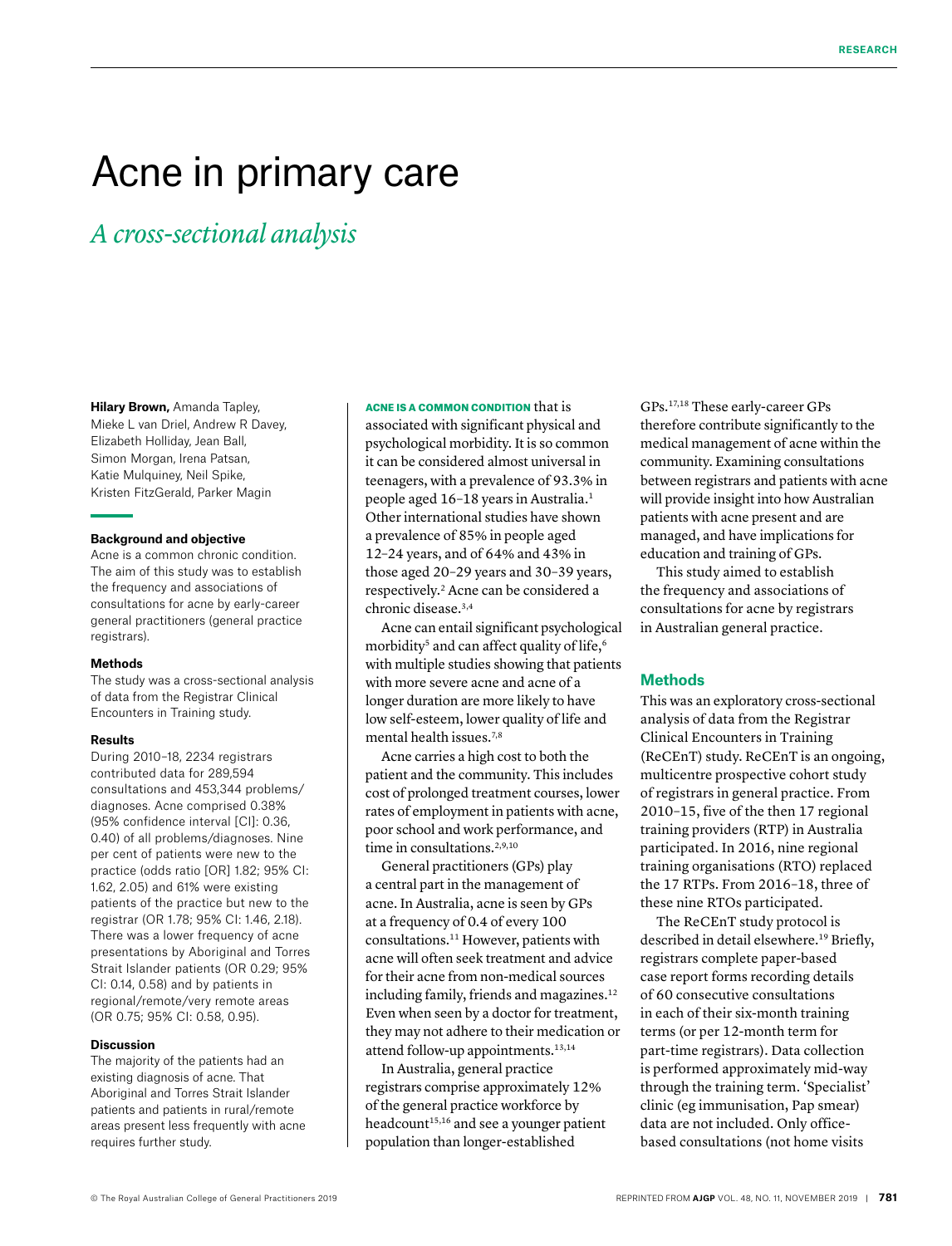or nursing home visits) are recorded. The ReCEnT project is an integral component of registrar training<sup>20,21</sup> with each participating registrar receiving an individualised feedback report for reflection on their clinical exposure and practice.22 Registrars may also consent to have their data used for research purposes.

#### **Outcome factor**

The outcome factor in this study was a problem/diagnosis of acne. Problems/ diagnoses are coded according to the International Primary Care Classification (ICPC-2), and acne was defined using the ICPC-2+ code S96. Inclusions in code S96 are summarised in Appendix 1.

#### **Independent variables**

Independent variables included in our analysis were classed as registrar, patient, practice, consultation and educational variables.

# **Statistical analysis**

Analysis was performed on 17 rounds of data collected from 2010–18. Analysis was at the level of individual problem/ diagnosis (rather than consultation). The percentage of registrars' problems/ diagnoses that were acne and the percentage of consultations involving an acne problem were both calculated, with 95% confidence intervals, adjusted for repeated measures within registrars. To test associations of a problem/diagnosis being acne, simple and multiple logistic regression were used within the generalised estimating equations (GEE) framework to account for clustering of patients within registrars. Variables with a *P* value <0.20 in the univariate analysis were considered for inclusion in the multiple regression model. Covariates with *P* > 0.20 in the resulting multivariable model were tested for removal. If the covariate's

| <b>Variable</b>                            | <b>Class</b>          | n (%)          |
|--------------------------------------------|-----------------------|----------------|
| Registrar characteristics (n = 2234)       |                       |                |
| Registrar gender                           | Female                | 1395 (62.4)    |
| Qualified as doctor in Australia           | Yes                   | 1813 (81.6)    |
| Registrar-round characteristics (n = 4875) |                       |                |
| Registrar works full time                  | Yes                   | 3665 (77.6)    |
| Age (years)*                               |                       | $32.4 \pm 6.2$ |
| Term                                       | Term 1                | 2108 (43.2)    |
|                                            | Term 2                | 1545 (31.7)    |
|                                            | Term 3                | 1222 (25.1)    |
| Registrar worked at practice previously    | Yes                   | 1072 (22.3)    |
| Practice routinely bulk bills              | Yes                   | 1214 (25.2)    |
| Number of GPs working at the practice      | $1 - 4$               | 1762 (37.4)    |
|                                            | $5 - 10 +$            | 2950 (62.2)    |
| Rurality                                   | Major city            | 2958 (60.8)    |
|                                            | Inner regional        | 1232 (25.3)    |
|                                            | Outer regional remote | 679 (14.0)     |
| SEIFA decile of practice*                  |                       | $5.5 \pm 2.8$  |

removal did not substantively change the model, the covariate was removed from the final model. Statistical analyses were programmed using STATA 14.0 and SAS v9.4. *P* values <0.05 were considered statistically significant.

The ReCEnT study had ethics approval from the University of Newcastle Human Research Ethics Committee Reference H-2009-0323.

# **Results**

A total of 2234 registrars (response rate 96.1%) contributed 4875 individual registrar-rounds of data including 289,594 consultations and 453,344 problems/diagnoses. Registrar and practice demographics are presented in Table 1. Of all problems/diagnoses, 1716 (0.38%; 95% CI: 0.36, 0.40) were acne. Of all consultations, 1715 (0.58%; 95% CI: 0.55, 0.61) included an acne problem/diagnosis.

Characteristics associated with a problem/diagnosis being acne are presented in Table 2.

Univariate and multivariable associations of seeing a patient with a diagnosis of acne are presented in Table 3.

Patients aged 15–34 years were the most common to present, and females presented more than males (odds ratio [OR] 1.27; 95% CI: 1.11, 1.44).

Acne as a problem/diagnosis was associated with the patient being new to the registrar (OR 1.82; 95% CI: 1.62, 2.05) and new to the practice (OR 1.78; 95% CI: 1.46, 2.18). However, acne was also associated with being an existing problem/diagnosis for the patient (ie not an initial diagnosis of acne, OR 0.29; 95% CI: 0.26, 0.32).

Acne problems/diagnoses were strongly associated with the patient not being an Aboriginal or Torres Strait Islander person (OR 0.29; 95% CI: 0.14, 0.58) and with being seen in a major city in comparison to an outer regional/ remote/very remote practice (OR 0.75; 95% CI: 0.58, 0.95).

No registrar factors were significantly associated with the problem/diagnosis being acne.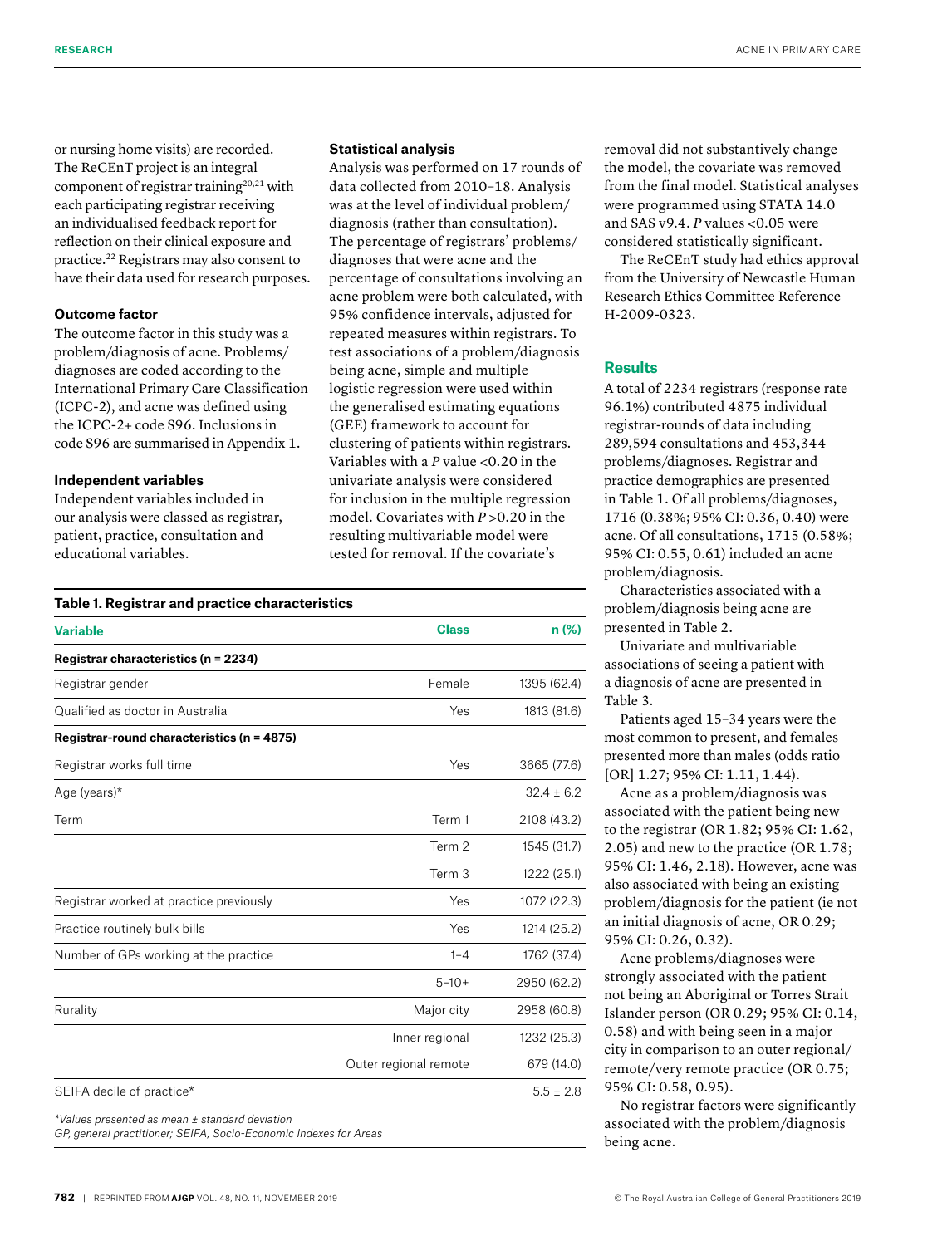There was a significant association with registrars seeking in-consultation information or advice (OR 2.04; 95% CI: 1.79, 2.32). There was also a significant association with the consultation duration being shorter than other consultations by approximately one minute (Table 2), with adjusted OR 0.99 (95% CI: 0.98, 0.99; Table 3). The registrar was also more likely to generate a learning goal (OR 1.44; 95% CI: 1.23, 1.68). There was a significant association with arranging

follow-up (OR 1.16; 95% CI: 1.02, 1.31). Follow-up was organised in 46% of acne problem/diagnoses and was with the registrars themselves in 94.5% of instances.

# **Discussion**

# **Frequency of acne in registrars' clinical experience**

The diagnosis of acne comprised 0.38% of all problems/diagnoses seen by registrars, which is very similar to the

0.4% of all problems/diagnoses seen by GPs in the Bettering the Evaluation and Care of Health (BEACH) study.<sup>11</sup>

# **Acne as a chronic disease: Continuity of care**

Nine per cent of the patients with acne were new to the practice and a further 61% were existing patients of the practice but new to the registrar (Table 2). The context is that 35% of patients had a new diagnosis of acne, with the majority having an existing

| <b>Factor group</b> | <b>Variable</b>                          | <b>Class</b>     | <b>Diagnosis of acne</b> |               |         |
|---------------------|------------------------------------------|------------------|--------------------------|---------------|---------|
|                     |                                          |                  | No                       | Yes           | P value |
| Patient factors     | Patient age group (years)                | $0 - 14$         | 61,849 (14%)             | 200 (12%)     | < 0.001 |
|                     |                                          | $15 - 24$        | 53,761 (12%)             | 986 (58%)     |         |
|                     |                                          | $25 - 39$        | 92,239 (21%)             | 397 (23%)     |         |
|                     |                                          | $\geq 40$        | 236,769 (53%)            | 111 (7%)      |         |
|                     | Patient gender                           | Male             | 167,666 (38%)            | 470 (28%)     | < 0.001 |
|                     |                                          | Female           | 273,265 (62%)            | 1,199 (72%)   |         |
|                     | Aboriginal and/or Torres Strait Islander | No               | 415,202 (98%)            | 1,595 (99.3%) | 0.002   |
|                     |                                          | Yes              | 7,265 (2%)               | 11 (0.7%)     |         |
|                     | <b>NESB</b>                              | No               | 389,810 (92%)            | 1,466 (90%)   | 0.15    |
|                     |                                          | Yes              | 35,690 (8%)              | 154 (10%)     |         |
|                     | Patient/practice status                  | Existing patient | 186,248 (42%)            | 502 (30%)     | < 0.001 |
|                     |                                          | New to registrar | 222,974 (51%)            | 1,028 (61%)   |         |
|                     |                                          | New to practice  | 32,195 (7%)              | 153 (9%)      |         |
| Registrar factors   | Registrar gender                         | Male             | 160,918 (36%)            | 544 (32%)     | 0.002   |
|                     |                                          | Female           | 290,710 (64%)            | 1,172 (68%)   |         |
|                     | Registrar full time or part time         | Part time        | 100,311 (23%)            | 421 (25%)     | 0.049   |
|                     |                                          | Full time        | 337,857 (77%)            | 1,250 (75%)   |         |
|                     | Term                                     | Term 1           | 198,570 (44%)            | 769 (45%)     | 0.77    |
|                     |                                          | Term 2           | 141,113 (31%)            | 525 (31%)     |         |
|                     |                                          | Term 3           | 111,945 (25%)            | 422 (25%)     |         |
|                     | Worked at practice previously            | No               | 344,914 (77%)            | 1,346 (80%)   | 0.065   |
|                     |                                          | Yes              | 100,869 (23%)            | 347 (20%)     |         |
|                     | Qualified as doctor in Australia         | No               | 76,584 (17%)             | 259 (15%)     | 0.057   |
|                     |                                          | Yes              | 372,671 (83%)            | 1,450 (85%)   |         |
|                     | Registrar age (years)                    | Mean (SD)        | 32(6)                    | 32(6)         | 0.31    |

#### **Table 2. Characteristics associated with a problem/diagnosis being acne (cont'd)**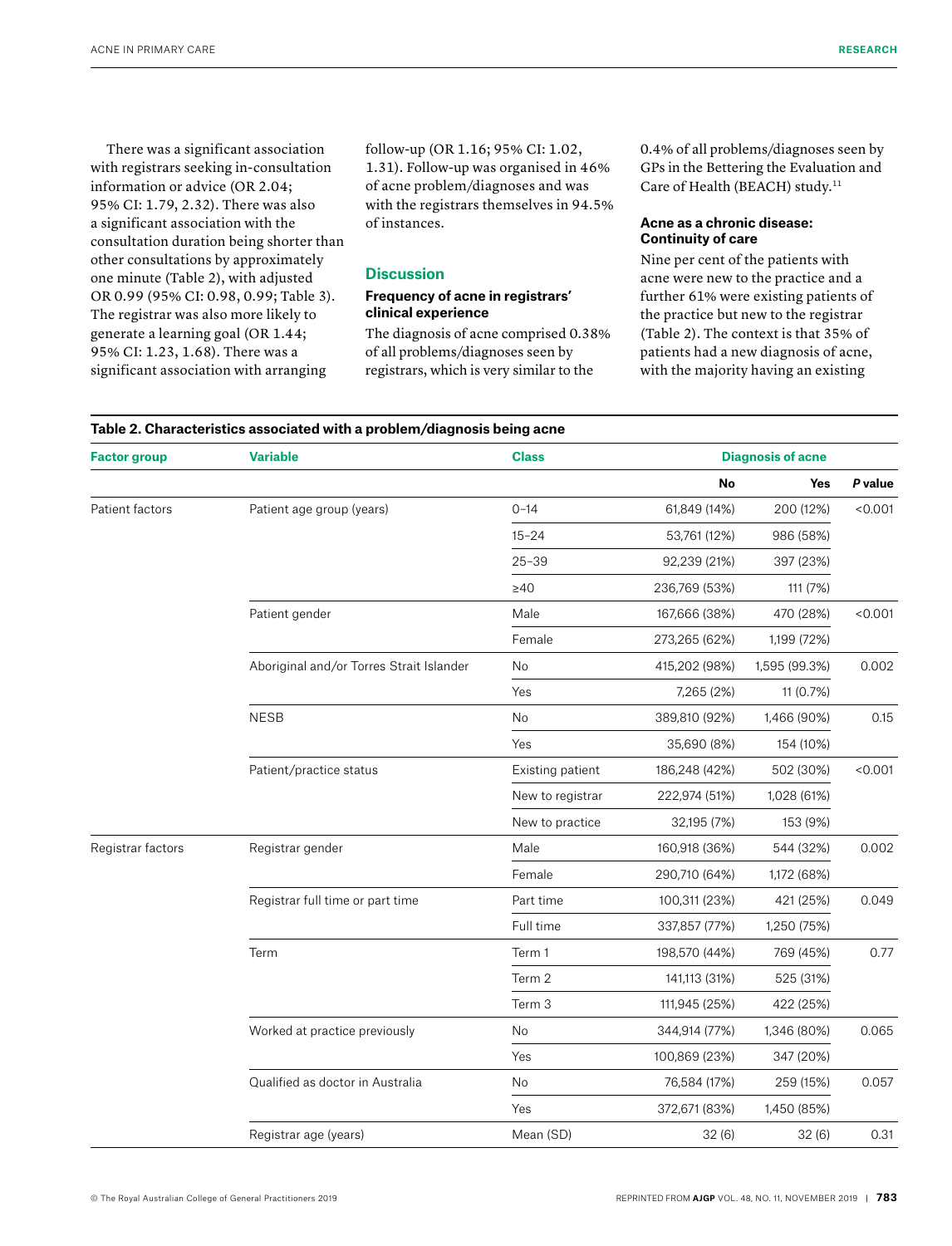| <b>Factor group</b>         | <b>Variable</b>                  | <b>Class</b>                          | <b>Diagnosis of acne</b> |             |         |
|-----------------------------|----------------------------------|---------------------------------------|--------------------------|-------------|---------|
|                             |                                  |                                       | No                       | Yes         | P value |
| Practice factors            | Practice size                    | Small                                 | 165,843 (38%)            | 564 (34%)   | 0.002   |
|                             |                                  | Large                                 | 271,201 (62%)            | 1,099 (66%) |         |
|                             | Practice routinely bulk bills    | No                                    | 334,657 (75%)            | 1,226 (72%) | 0.019   |
|                             |                                  | Yes                                   | 112,100 (25%)            | 471 (28%)   |         |
|                             | Rurality                         | Major city                            | 272,332 (60%)            | 1,157 (68%) | < 0.001 |
|                             |                                  | Inner regional                        | 114,530 (25%)            | 404 (24%)   |         |
|                             |                                  | Outer regional/<br>remote/very remote | 64,319 (14%)             | 152 (9%)    |         |
|                             | Regional training provider (RTP) | RTP <sub>1</sub>                      | 112,552 (25%)            | 388 (23%)   | < 0.001 |
|                             |                                  | RTP <sub>2</sub>                      | 36,063 (8%)              | 110 (6%)    |         |
|                             |                                  | RTP <sub>3</sub>                      | 54,971 (12%)             | 175 (10%)   |         |
|                             |                                  | RTP4                                  | 168,062 (37%)            | 733 (43%)   |         |
|                             |                                  | RTP <sub>5</sub>                      | 10,379 (2%)              | 33 (2%)     |         |
|                             |                                  | RTP <sub>6</sub>                      | 55,232 (12%)             | 222 (13%)   |         |
|                             |                                  | RTP <sub>7</sub>                      | 14,369 (3%)              | 55 (3%)     |         |
|                             | SEIFA decile                     | Mean (SD)                             | 5(3)                     | 6(3)        | < 0.001 |
| <b>Consultation factors</b> | New problem seen                 | No                                    | 182,888 (44%)            | 991 (65%)   | < 0.001 |
|                             |                                  | Yes                                   | 230,594 (56%)            | 539 (35%)   |         |
|                             | Sought help from any source      | No                                    | 374,602 (83%)            | 1,218 (71%) | < 0.001 |
|                             |                                  | Yes                                   | 77,026 (17%)             | 498 (29%)   |         |
|                             | Consultation duration            | Mean (SD)                             | 19 (10)                  | 18 (9)      | < 0.001 |
|                             | Number of problems               | Mean (SD)                             | 2(1)                     | 2(1)        | 0.88    |
|                             | Learning goals generated         | No                                    | 351,893 (82%)            | 1,187 (73%) | < 0.001 |
|                             |                                  | Yes                                   | 75,168 (18%)             | 450 (27%)   |         |
|                             | Follow-up ordered                | No                                    | 253,783 (56%)            | 934 (54%)   | 0.14    |
|                             |                                  | Yes                                   | 197,845 (44%)            | 782 (46%)   |         |
|                             | Referral ordered                 | No                                    | 395,775 (88%)            | 1,520 (89%) | 0.27    |
|                             |                                  | Yes                                   | 55,853 (12%)             | 196 (11%)   |         |
|                             | Pathology ordered                | No                                    | 374,369 (83%)            | 1,663 (97%) | < 0.001 |
|                             |                                  | Yes                                   | 77,259 (17%)             | 53 (3%)     |         |
|                             | Medication prescribed            | No                                    | 255,437 (57%)            | 360 (21%)   | < 0.001 |
|                             |                                  | Yes                                   | 196,191 (43%)            | 1,356 (79%) |         |

# **Table 2. Characteristics associated with a problem/diagnosis being acne (cont'd)**

*NESB, non–English speaking background; SD, standard deviation; SEIFA, Socio-Economic Indexes for Areas*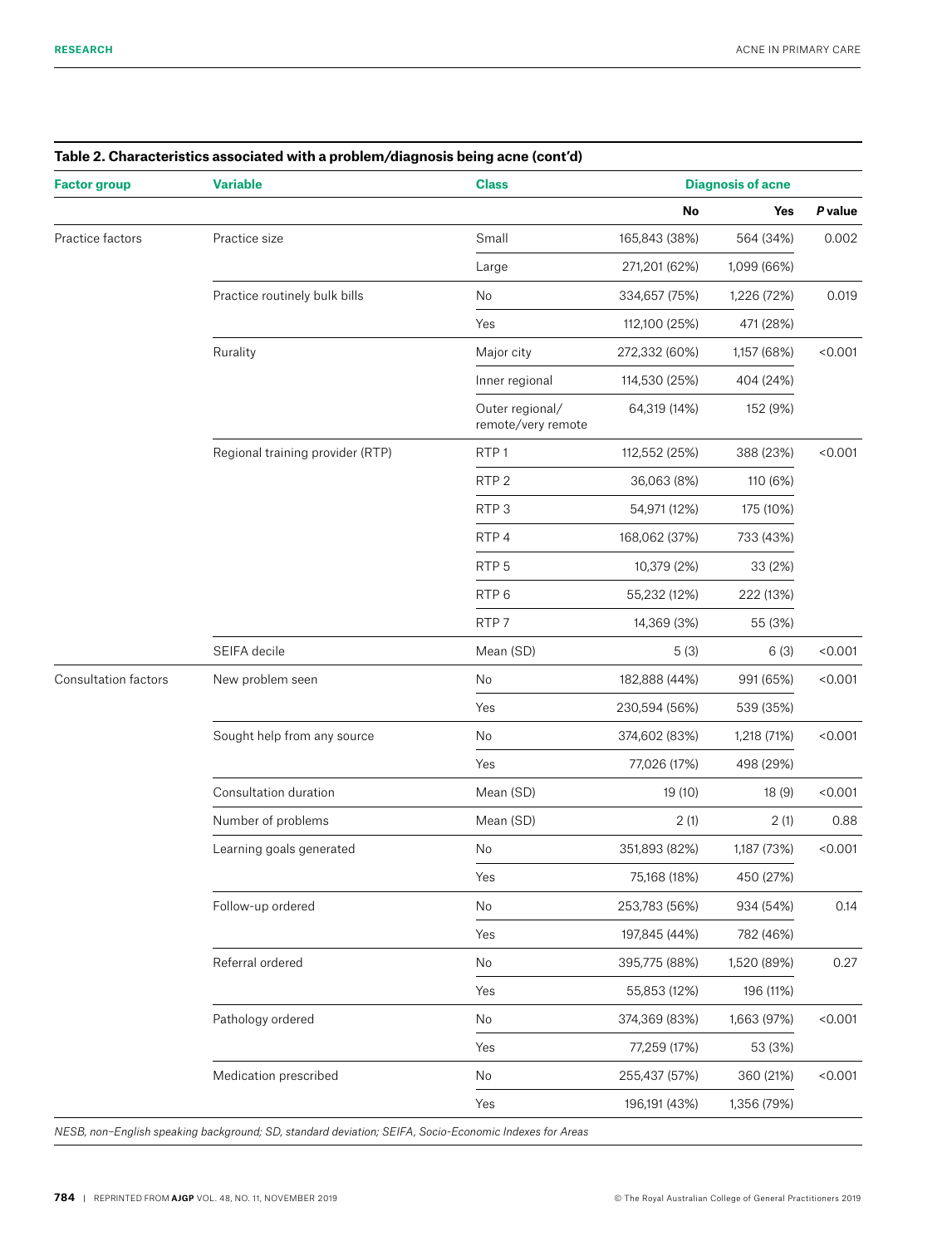diagnosis (OR 0.29 when compared with other problems/diagnoses). This suggests patients with acne were more likely to have had their acne previously diagnosed and managed by another doctor, possibly at a different practice. Registrars in our study recorded organising follow-up for an acne problem/diagnosis in 46% of instances (more often than for other problems (OR 1.16; 95% CI: 1.02, 1.31) and almost always with themselves (Table 4). This suggests efforts by registrars to establish continuity of care.<sup>23</sup> This is important as a weak physician–patient relationship was identified as a hurdle to adherence to acne medication in a large literature review.<sup>13</sup>

### **Associations with Aboriginal and Torres Strait Islander status and location of practice**

Another notable finding is the association of acne with non–Aboriginal and Torres Strait Islander status in our study. The prevalence of acne in this community is unknown, with very little previous research examining rates of dermatological

|                |                          |                                                        |                                       | <b>Univariate</b> |          | <b>Adjusted</b>     |         |
|----------------|--------------------------|--------------------------------------------------------|---------------------------------------|-------------------|----------|---------------------|---------|
| Model          | <b>Factor group</b>      | <b>Variable</b>                                        | <b>Class</b>                          | OR (95% CI)       | P value  | OR (95% CI)         | P value |
|                | Patient factors          | Patient age group<br>(years)<br>Referent: 15-34        | $0 - 14$                              | 0.18(0.15, 0.21)  | < 0.0001 | 0.22(0.19, 0.27)    | < 0.001 |
|                |                          |                                                        | $35 - 64$                             | 0.23(0.21, 0.27)  | < 0.0001 | 0.23(0.20, 0.26)    | < 0.001 |
|                |                          |                                                        | $\geq 65$                             | 0.03(0.02, 0.03)  | < 0.0001 | $0.02$ (0.02, 0.03) | < 0.001 |
|                |                          | Patient gender                                         | Female                                | 1.56 (1.40, 1.74) | < 0.0001 | 1.27(1.11, 1.44)    | < 0.001 |
|                |                          | Aboriginal and<br>Torres Strait Islander               | Yes                                   | 0.41(0.23, 0.72)  | 0.0021   | 0.29(0.14, 0.58)    | < 0.001 |
|                |                          | <b>NESB</b>                                            | Yes                                   | 1.13 (0.95, 1.35) | 0.1535   | 1.16 (0.95, 1.41)   | 0.15    |
|                |                          | Patient/practice status                                | New to registrar                      | 1.70 (1.52, 1.89) | < 0.0001 | 1.82 (1.62, 2.05)   | < 0.001 |
|                |                          | Referent: Existing<br>patient                          | New to practice                       | 1.75 (1.46, 2.10) | < 0.0001 | 1.78 (1.46, 2.18)   | < 0.001 |
|                | Practice factors         | Rurality<br>Referent: Major city                       | Inner regional                        | 0.83(0.73, 0.93)  | 0.0022   | 0.96(0.82, 1.12)    | 0.60    |
|                |                          |                                                        | Outer regional/<br>remote/very remote | 0.56(0.47, 0.67)  | < 0.0001 | 0.75(0.58, 0.95)    | 0.018   |
|                |                          | Regional training<br>provider (RTP)<br>Referent: RTP 1 | RTP <sub>2</sub>                      | 0.88(0.70, 1.10)  | 0.2573   | 0.91(0.71, 1.17)    | 0.47    |
|                |                          |                                                        | RTP <sub>3</sub>                      | 0.92(0.76, 1.12)  | 0.3946   | 0.85(0.68, 1.06)    | 0.14    |
|                |                          |                                                        | RTP4                                  | 1.26 (1.10, 1.44) | 0.0007   | 1.03 (0.88, 1.20)   | 0.73    |
|                |                          |                                                        | RTP <sub>5</sub>                      | 0.93(0.64, 1.35)  | 0.6989   | 0.94(0.60, 1.47)    | 0.80    |
|                |                          |                                                        | RTP <sub>6</sub>                      | 1.17 (0.98, 1.38) | 0.0822   | 0.95(0.78, 1.16)    | 0.61    |
|                |                          |                                                        | RTP <sub>7</sub>                      | 1.11 (0.82, 1.50) | 0.5071   | 0.91(0.65, 1.26)    | 0.56    |
|                | Consultation<br>factors  | New problem seen                                       | Yes                                   | 0.43(0.39, 0.48)  | < 0.0001 | 0.29(0.26, 0.32)    | < 0.001 |
| $\overline{2}$ | Consultation<br>factors  | Sought help any source                                 | Yes                                   | 2.00 (1.80, 2.23) | < 0.0001 | 2.04 (1.79, 2.32)   | < 0.001 |
|                |                          | Consultation duration                                  |                                       | 0.99(0.99, 1.00)  | 0.0001   | 0.99(0.98, 0.99)    | < 0.001 |
| 3              | Consultation<br>outcomes | Learning goals<br>generated                            | Yes                                   | 1.79 (1.60, 2.00) | < 0.0001 | 1.44 (1.23, 1.68)   | < 0.001 |
|                |                          | Follow-up ordered                                      | Yes                                   | 1.08 (0.98, 1.19) | 0.1426   | 1.16 (1.02, 1.31)   | 0.02    |
|                |                          | Pathology ordered                                      | Yes                                   | 0.15(0.12, 0.20)  | < 0.0001 | 0.18(0.13, 0.25)    | < 0.001 |
|                |                          | Medication prescribed                                  | Yes                                   | 4.93 (4.35, 5.59) | < 0.0001 | 4.30 (3.72, 4.97)   | < 0.001 |

*CI, confidence interval; NESB, non–English speaking background; OR, odds ratio; SEIFA, Socio-Economic Indexes for Areas*

**Table 3. Models: Associations with a diagnosis of acne – combined tables**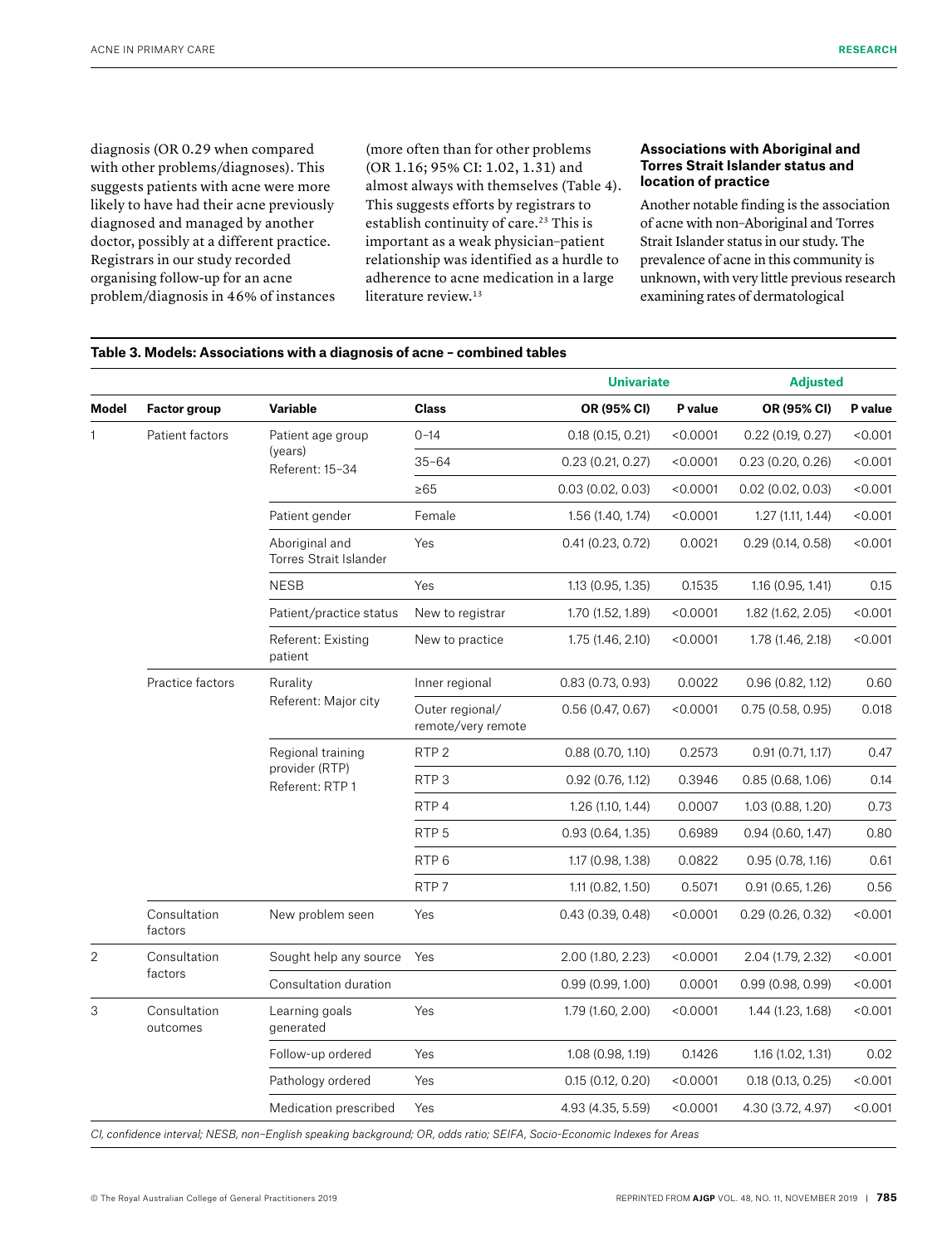conditions in Aboriginal and Torres Strait Islander populations.<sup>24,25</sup> Other studies comparing the rates of acne in different ethnic groups have been inconclusive with some showing higher prevalence in Caucasians and others showing higher prevalence in African-Americans, Hispanics and other ethnic groups. Regardless, acne is a common dermatological diagnosis in all ethnic groups and there is no difference in the approach to management in different ethnic groups.2 The reason for the association in our study of an acne problem/diagnosis and the patient not being an Aboriginal or Torres Strait Islander patient is unclear. Possible explanations could be lower incidence of acne in Aboriginal and Torres Strait Islander communities or lower rates of these patients seeking medical care for acne.

There was also lower frequency of presentation for acne among patients from regional and remote communities. Again, the reason for this association is unknown. Possible explanations could be lower incidence of acne, or lower rates of seeking medical care for acne.

# **Strengths and limitations**

To our knowledge, ReCEnT is the largest study of general practice trainees worldwide. The study includes registrars from a large portion of Australia and includes city, regional, remote and very remote communities. The generalisability to GP vocational training across Australia is strong, and the findings will have relevance to GP training in other countries with apprenticeship-like structures.

Ours is a cross-sectional analysis of patient consultations. Our methodology cannot establish causality in the

associations we have found and cannot provide longitudinal information on, for example, continuity of care. We have inferred aspects of continuity of care with cross-sectional reporting of past patient behaviour and registrars' organisation (rather than occurrence) of follow-up. Our data are also limited by not including severity or pattern of acne and our outcome factor 'acne' being dependent on registrars' diagnoses.

As an exploratory study, there is a need for further studies confirming and expanding on our findings. Given, however, the lack of current evidence in this area, it would be reasonable to consider our findings when formulating educational approaches for GP vocational training and approaches to the interface of GP and specialist care of patients with acne.

# **Implications for practice and future research**

The exposure of registrars to patients with acne is similar to the exposure of established GPs to acne. However, the high level of in-consultation information/ assistance-seeking suggests that acne could receive more emphasis in registrar training.

The high proportion of patients with an existing diagnosis of acne who are seeing the registrar for the first time raises the issue of relationship continuity of care. However, we have evidence that registrars are attempting, to some extent, to promote continuity of care by their organisation of follow-up. Changes to structural responses in general practice – such as appointment scheduling, and patient education regarding the chronic nature of acne and the need for ongoing care – may also facilitate appropriate

follow-up. Dermatologists also have a role in encouraging collaborative care of the patient between themselves and a single GP. The dermatologist may encourage the GP to address comorbidities, including the psychological aspects of care, any hormonal or contraception issues, and to monitor for the side effects and risks of therapies such as isotretinoin as well as the ongoing care of the acne itself. Further research is needed to assess continuity of care in acne longitudinally and also to explore patients' motivations for continuity of medical care, especially that delivered by GPs.

Our study also shows the low prevalence of Aboriginal and Torres Strait Islander patients and patients in regional and remote areas seeking help for acne. More research is needed to determine if this is due to a low incidence in acne in these communities or if there are barriers to seeking care for acne in these communities.

# **Conclusion**

Acne is a very common condition that is seen by registrars at a rate similar to their established GP colleagues. It is a chronic disease but our study suggests what we would judge to be modest continuity of care in its management.

Little is known about the prevalence and management of acne in Aboriginal and Torres Strait Islander communities and in regional and remote areas of Australia. Our findings suggest that acne is managed by GPs less frequently in these populations when compared with other populations, and this is a topic requiring further investigation.

# **Implications for general practice**

This study adds to the epidemiological data for acne in Australian general practice. It reveals the numbers of acne presentations to general practice registrars and the associations with these consultations.

This study also gives some provisional insight into continuity of care for acne; however, more research is needed to assess the true rates of follow up and management adherence for acne.

| Table 4. Follow-up for acne $(n = 794)$                                 |                  |       |  |  |
|-------------------------------------------------------------------------|------------------|-------|--|--|
| <b>Follow-up</b>                                                        | <b>Frequency</b> | %     |  |  |
| 1. General practitioner appointment with diagnosing registrar           | 751              | 94.6  |  |  |
| 2. General practitioner appointment with another doctor in the practice | 39               | 4.91  |  |  |
| 3. Telephone                                                            |                  | 0.38  |  |  |
| 4. Practice nurse appointment                                           |                  | O 13. |  |  |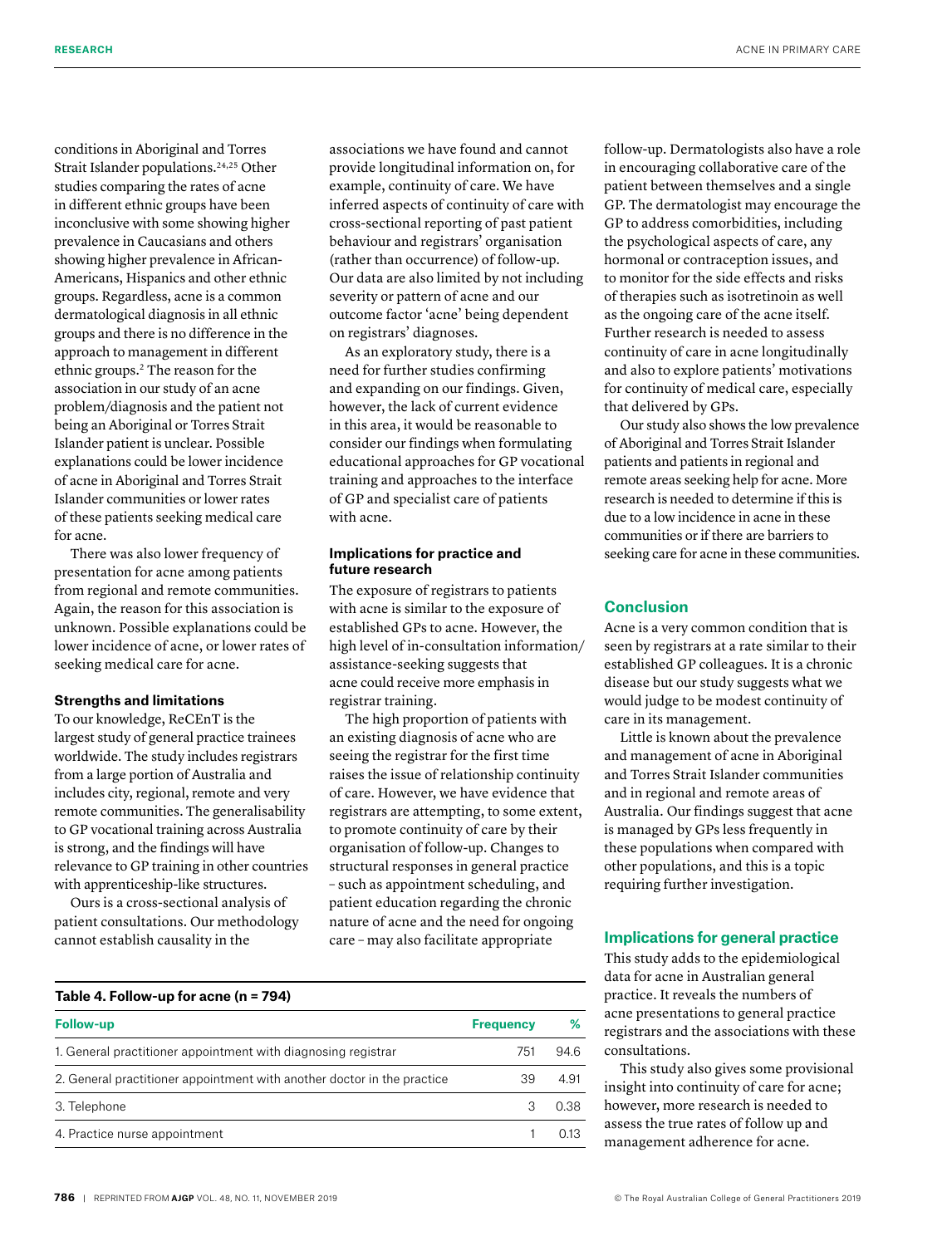This study also highlights the need for further research in acne in Aboriginal and Torres Strait Islander communities as well as regional/remote/very remote communities.

#### **Appendix 1: S96 acne inclusions**

| <b>Description of</b><br>acne type | ICPC-2<br>code | Term<br>code |
|------------------------------------|----------------|--------------|
| Acne                               | S96            | 7            |
| Acne;conglobate<br>(cystic)        | S96            | З            |
| Acne; vulgaris                     | S96            | 2            |
| Blackheads                         | S96            |              |
| Comedo                             | S96            | 4            |
| Pimples                            | S96            | 5            |
| Whiteheads                         | S96            | հ            |

#### **Authors**

Hilary Brown BMed, FRACGP, DCH (Syd), General Practitioner, Lotus Dermatology, NSW

Amanda Tapley BBiomedSci (Hons), MMed, Statistics Senior Research Officer and Statistician, NSW & ACT Research and Evaluation Unit, GP Synergy Regional Training Organisation, NSW; Conjoint Fellow, Faculty of Health, School of Medicine and Public Health, University of Newcastle, NSW

Mieke L van Driel MD, MSc, PhD, FRACGP, Professor of General Practice, Head of Discipline of General Practice and Primary Care Clinical Unit, Faculty of Medicine, The University of Queensland, Qld

Andrew R Davey BSc, BE (Hons), DCH (Syd), BMed, MClinEpid (Newcastle), FRACGP/MClinEpid, Conjoint Lecturer, School of Medicine and Public Health, Faculty of Health, University of Newcastle, NSW; Senior Researcher, NSW & ACT Research and Evaluation Unit, GP Synergy Regional Training Organisation, NSW

Elizabeth Holliday BSc (Hons), PhD, MSc (Stats), Senior Statistical Affiliate, Clinical Research Design IT and Statistical Support Unit (CReDITSS), Hunter Medical Research Institute, NSW; Associate Professor of Biostatistics, School of Medicine and Public Health, Faculty of Health, University of Newcastle, NSW

Jean Ball BMath, GradDipMedStats, Statistician, Clinical Research Design IT and Statistical Support Unit (CReDITSS), Hunter Medical Research Institute, NSW

Simon Morgan MBBS, MPH, FRACGP/FRACGP, Senior Medical Educator, GP Synergy Regional Training Organisation, NSW; General Practitioner, Elermore Vale General Practice, NSW

Irena Patsan BDN (Hons) (Newcastle), Conjoint Fellow, School of Medicine and Public Health, Faculty of Health, University of Newcastle, NSW; Research Assistant, NSW & ACT Research and Evaluation Unit, GP Synergy Regional Training Organisation, NSW

Katie Mulquiney BDN (Hons) (Newcastle), Conjoint Fellow, School of Medicine and Public Health, Faculty of Health, University of Newcastle, NSW; Research Assistant, NSW & ACT Research and Evaluation Unit, GP Synergy Regional Training Organisation, NSW

Neil Spike MBBS, FRACGP, Director of Training, Eastern Victoria General Practice Training (EVGPT), Vic; Professorial Fellow, Department of General Practice and Primary Health Care, University of Melbourne, Vic

Kristen FitzGerald BMedSci, MBBS (Hons), DRANZCOG, FRACGP, MPH&TM, Director of Education, General Practice Training Tasmania (GPTT), Tas

Parker Magin PhD, FRACGP, Conjoint Professor, School of Medicine and Public Health, Faculty of Health University of Newcastle, NSW; Director, NSW & ACT Research and Evaluation Unit, GP Synergy Regional Training Organisation, NSW. parker.magin@newcastle.edu.au

#### Competing interests: None.

Funding: The ReCEnT project was funded from 2010 to 2015 by the participating educational organisations: General Practice Training Valley to Coast, the Victorian Metropolitan Alliance, General Practice Training Tasmania, Adelaide to Outback GP Training Program, and Tropical Medical Training, all of which were funded by the Australian Department of Health. From 2016 to 2019, ReCEnT was funded by an Australian Department of Health commissioned research grant and supported by GP Synergy Regional Training Organisation. GP Synergy is funded by the Australian Department of Health. Provenance and peer review: Not commissioned,

externally peer reviewed.

#### **Acknowledgement**

The authors would like to thank the registrars, general practice supervisors and practices that participated in the ReCEnT project.

#### **References**

- 1. Kilkenny M, Merlin K, Plunkett A, Marks R. The prevalence of common skin conditions in Australian school students: 3. Acne vulgaris. Br J Dermatol 1998;139(5):840–45. doi: 10.1046/j.1365-2133.1998.02510.x.
- 2. Bhate K, Williams HC. Epidemiology of acne vulgaris. Brit J Dermatol 2013;168(3):474–85. doi: 10.1111/bjd.12149.
- 3. Gollnick HP, Finlay AY, Shear N. Can we define acne as a chronic disease? If so, how and when? Am J Clin Dermatol 2008;9(5):279–84. doi: 10.2165/00128071-200809050-00001.
- 4. Zouboulis CC. Acne as a chronic systemic disease. Clin Dermatol 2014;32(3):389–96. doi: 10.1016/j.clindermatol.2013.11.005.
- 5. Dunn LK, O'Neill JL, Feldman SR. Acne in adolescents: Quality of life, self-esteem, mood, and psychological disorders. Dermatol Online J 2011;17(1):1.
- 6. Gieler U, Gieler T, Kupfer JP. Acne and quality of life – impact and management. J Eur Acad Dermatol Venereol 2015;29 Suppl 4:S12–14. doi: 10.1111/jdv.13191.
- 7. Chernyshov PV, Zouboulis CC, Tomas-Aragones L, et al. Quality of life measurement in acne. Position paper of the European Academy of

Dermatology and Venereology Task Forces on Quality of Life and Patient Oriented Outcomes and Acne, Rosacea and Hidradenitis Suppurativa. J Eur Acad Dermatol Venereol 2018;32(2):194–208. doi: 10.1111/jdv.14585.

- 8. Gokalp H, Bulur I, Kaya Erdoğan H, Karapinar T, Bilgin M. Evaluation of the effects of acne vulgaris on quality of life in Turkey by using the TAQLI. J Cosmet Dermatol 2017;16(4):485–90. doi: 10.1111/jocd.12294.
- 9. Hay RJ, Johns NE, Williams HC, et al. The global burden of skin disease in 2010: An analysis of the prevalence and impact of skin conditions. J Invest Dermatol 2014;134(6):1527–34. doi: 10.1038/jid.2013.446.
- 10. Bickers DR, Lim HW, Margolis D, et al. The burden of skin disease: 2004 a joint project of the American Academy of Dermatology Association and the Society for Investigative Dermatology. J Am Acad Dermatol 2006;55(3):490–500. doi: 10.1016/j. jaad.2006.05.048.
- 11. Britt H, Miller GC, Henderson J, et al. General practice activity in Australia 2015–2016. General Practice Series no. 40. Sydney, NSW: Sydney University Press, 2016.
- 12. Karciauskiene J, Valiukeviciene S, Stang A, Gollnick H. Beliefs, perceptions and treatment modalities of acne among school children in Lithuania: A cross sectional study. Int J Dermatol 2015;54(3):e70–e78. doi: 10.1111/ijd.12753.
- 13. Moradi Tuchayi S, Alexander TM, Nadkarni A, Feldman SR. Interventions to increase adherence to acne treatment. Patient Prefer Adherence 2016;10:2091–96. doi: 10.2147/PPA.S117437.
- 14. Hester C, Park C, Chung J, Balkrishnan R, Feldman S, Chang J. Medication adherence in children and adolescents with acne vulgaris in Medicaid: A retrospective study analysis. Pediatr Dermatol 2016;33(1):49–55. doi: 10.1111/ pde.12713.
- 15. Department of Health. Summary statistics: Health workforce summaries. Medical 2017. Canberra: DoH, 2019. Available at https://hwd. health.gov.au/summary.html#part-1 [Accessed 8 October 2019].
- 16. Taylor R, Radloff A, Edwards D, Clarke L. Australian General Practice Training Program: National report on the 2017 National Registrar Survey. Canberra: Australian Council for Educational Research, 2018.
- 17. Gordon, J, Harrison C, Miller G. General practitioners and general practice registrars: A comparison of clinical activity. Aust Fam Physician 2016;45(5)263–65.
- 18. Morgan S, Henderson KM, Tapley A, et al. Problems managed by Australian general practice trainees: Results from the ReCEnT (Registrar Clinical Encounters in Training) Study. Educ Prim Care 2014;25(3):140–48.
- 19. Morgan S, Magin PJ, Henderson KM, et al. Study protocol: the Registrar Clinical Encounters in Training (ReCEnT) study. BMC Fam Pract 2012;13:50. doi: 10.1186/1471-2296-13-50.
- 20. Magin P, Morgan S, Henderson K, et al. The Registrars' Clinical encounters in Training (ReCEnT) project: Educational and research aspects of documenting GP trainees' clinical experience. Aust J Gen Pract 2015;44(9):681–84.
- 21. Morgan S, Henderson K, Tapley A, et al. How we use patient encounter data for reflective learning in family medicine training. Med Teach 2015;37(10):897–900. doi: 10.3109/0142159X.2014.970626.